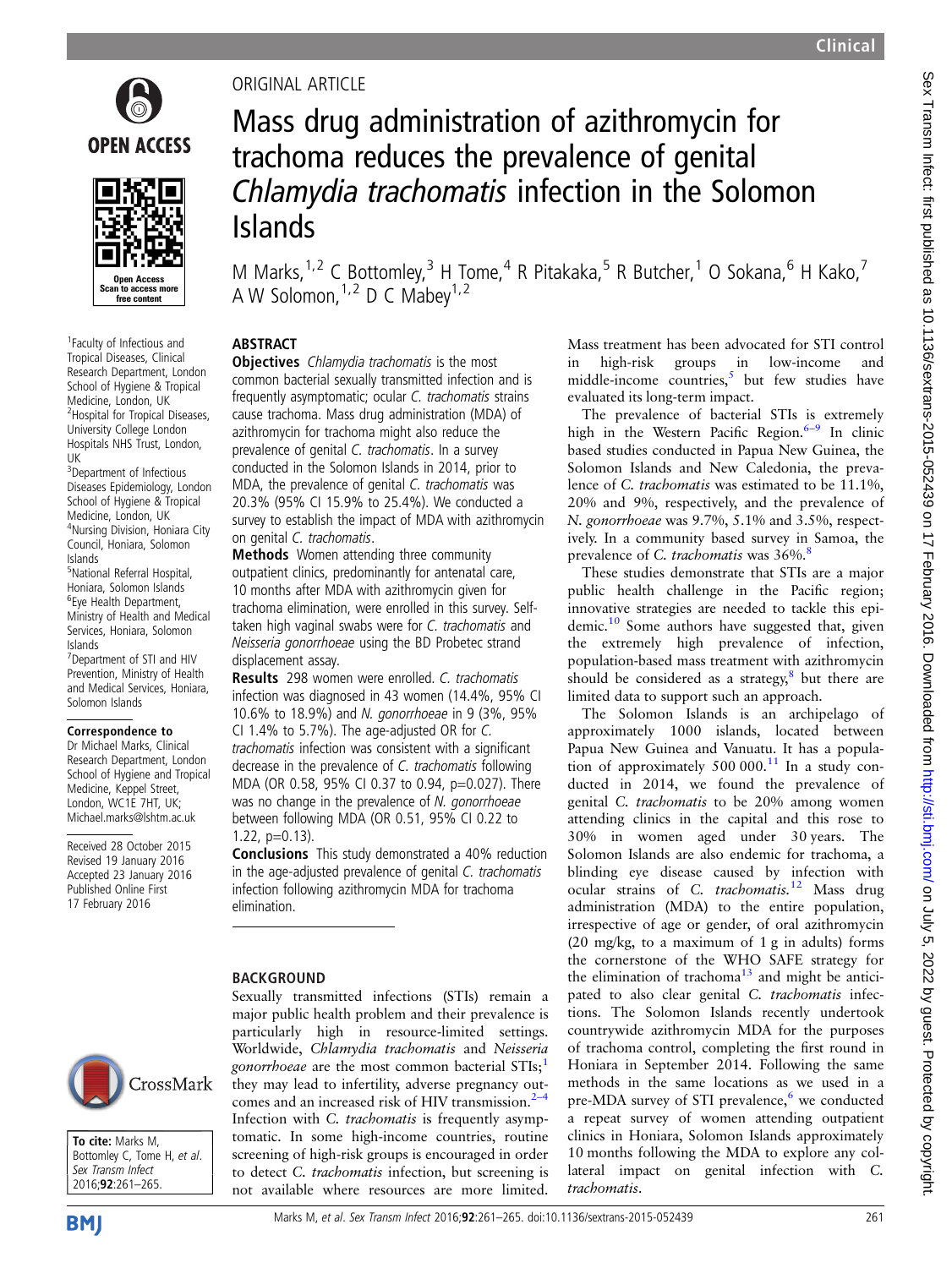## **METHODOLOGY**

Primary healthcare to the population of Honiara is generally provided by nurse-led clinics that offer a full range of outpatient services, including general medicine, antenatal care and screening for STIs. All services are free at the point of delivery.

### Study population

We used the same methodology for the survey as in our pre-MDA survey.<sup>[6](#page-4-0)</sup> All women aged 16–49 years attending three public outpatient clinics in Honiara during a 5-day period in July 2015 were invited to participate in the present survey. Clinic attendees were predominantly presenting for antenatal care. Nursing staff fluent in local dialects explained the study and obtained written informed consent. We did not collect detailed information on the three individuals who declined to participate in the study.

With women who gave written, informed consent to participate, study staff completed a brief questionnaire, including information on the participant's age, marital status, previous treatment for STIs, the presence or absence of current symptoms consistent with an STI and whether the participant had received azithromycin as part of the Ministry of Health and Medical Services' trachoma elimination campaign. Women were then asked to self-collect two high-vaginal swab samples. Both swabs were collected according to kit manufacturer's guidelines. The first swab (intended for primary diagnostic purposes) was transferred to the National Referral Hospital (NRH) on the day of collection. The second swab was frozen in a dry cryotube on the same day for future analysis. As the purpose of the study was to examine the impact of azithromycin MDA on genital C. trachomatis, samples for HIV or syphilis were not collected unless these were indicated, according to local protocols, as part of the patient's routine clinic care.

### Laboratory testing

First swabs were tested within 24 h of collection at the NRH, using the BD Probetec strand displacement amplification assay (Beckton Dickinson, Franklin Lakes, New Jersey, USA) for the simultaneous detection of C. trachomatis and N. gonorrhoeae DNA, according to manufacturer's guidelines. Positive and negative controls were included in each diagnostic run.

#### Patient management

Patients were contacted with their test result by local clinical staff. Treatment was provided as indicated, in line with Ministry of Health and Medical Services guidelines for the management of STIs, which recommend azithromycin for the treatment of C. trachomatis and a third generation cephalosporin for the treatment of N. gonorrhoeae. $14$  Contact tracing of partners with a positive test result was conducted in line with national guidelines.

### Sample size

We calculated that a sample size of 200 women was required to have 80% power to show that the prevalence of C. trachomatis was ≤10% in the post-MDA sample, as compared with 20% in the pre-MDA sample.<sup>6</sup> As this was a before-and-after study, we also calculated the sample size required to show a significant difference between women who reported having received and not having received azithromycin during MDA. On the assumption that the C. trachomatis prevalence would be unchanged in women who reported not having received MDA (20%) and that it would have declined to 5% in women who were treated during MDA, we calculated that a sample of 75 women who

had not received azithromycin during the MDA campaign would be required to show a significant difference between the groups. With a trachoma-programme-estimated MDA coverage of between 75% and 80% we calculated that we would need to recruit approximately 300 women in total.

## Statistical analysis

We report prevalence of STIs stratified by age (16-29 years vs 30–49 years). Exact CIs based on the binomial distribution were calculated for each prevalence estimate. Direct standardisation was used to calculate age-specific prevalence estimates based on the age distribution in the Solomon Islands census.<sup>[11](#page-4-0)</sup> We used logistic regression to compare the prevalence of STIs both between the pre-MDA and post-MDA surveys after controlling for confounders (age, education, clinic, whether the individual was currently living with a spouse/partner), and between participants in the post-MDA survey who did and did not report receiving treatment during MDA. Logistic regression was also used to estimate unadjusted and adjusted ORs for factors associated with infection, including demographic variables, symptoms of an STI or recent treatment for an STI, and treatment as part of the Ministry of Health trachoma elimination programme. Patients reporting dyspareunia, abnormal vaginal discharge or a genital ulcer in the last month were considered to have symptoms consistent with an STI. All analyses were conducted using Stata V.13.1 (STATACorp, Texas, USA).

## RESULTS

Three hundred and one women were seen at the clinics on study days, of whom 298 (99%) were recruited to this study. Three patients declined to participate. The median age of participants was 25 years (IQR 21–30 years) and the median number of years of education was 9 years (IQR 6–12 years). No women had specifically sought care for current symptoms of an STI but on systematic questioning 23 (7.7%) reported current symptoms consistent with an STI. Twenty-four of 295 women (8.1%) reported treatment for an STI within the previous 12 months. Study participants recruited in the post-MDA survey were slightly younger and slightly more educated than those recruited in the pre-MDA survey ( $p < 0.01$  for both comparisons) and slightly more likely to be living with their partner/spouse ( $p=0.037$ ) [\(table 1\)](#page-2-0). Only 142/295 women (48.1%) reported having been treated with azithromycin as part of the trachoma campaign. Age and level of education did not differ significantly between women who did and did not report receiving azithromycin MDA (data not shown).

### Diagnostic test results

In the post-MDA survey C. trachomatis infection was diagnosed in 43 women (14.4%, 95% CI 10.6% to 18.9%) and N. gonorrhoeae in 9 (3%, 95% CI 1.4% to 5.7%). The prevalence of C. trachomatis was significantly higher in women aged under 30 years than in those aged 30–49 years (17.7% vs 5.1%,  $p=0.007$ ) and the prevalence of N. gonorrhoeae was also higher in women aged under 30 years than in their older peers, although the latter difference was not statistically significant  $(3.6\% \text{ vs } 1.3\%, \text{ p=0.297})$  [\(table 2\)](#page-2-0). There was no significant association between a positive diagnostic test for an STI and education level, marital status, living with a partner, current symptoms of an STI or reporting recent treatment for an STI.

In the combined data set (pre-MDA and post-MDA surveys) only age under 30 years (OR 3.55, 95% CI 1.94 to 6.5, p<0.0001) and not currently living with a partner were associated with a positive test result for C. trachomatis (OR 1.74, 95% CI 1.0 to 2.9, p=0.044).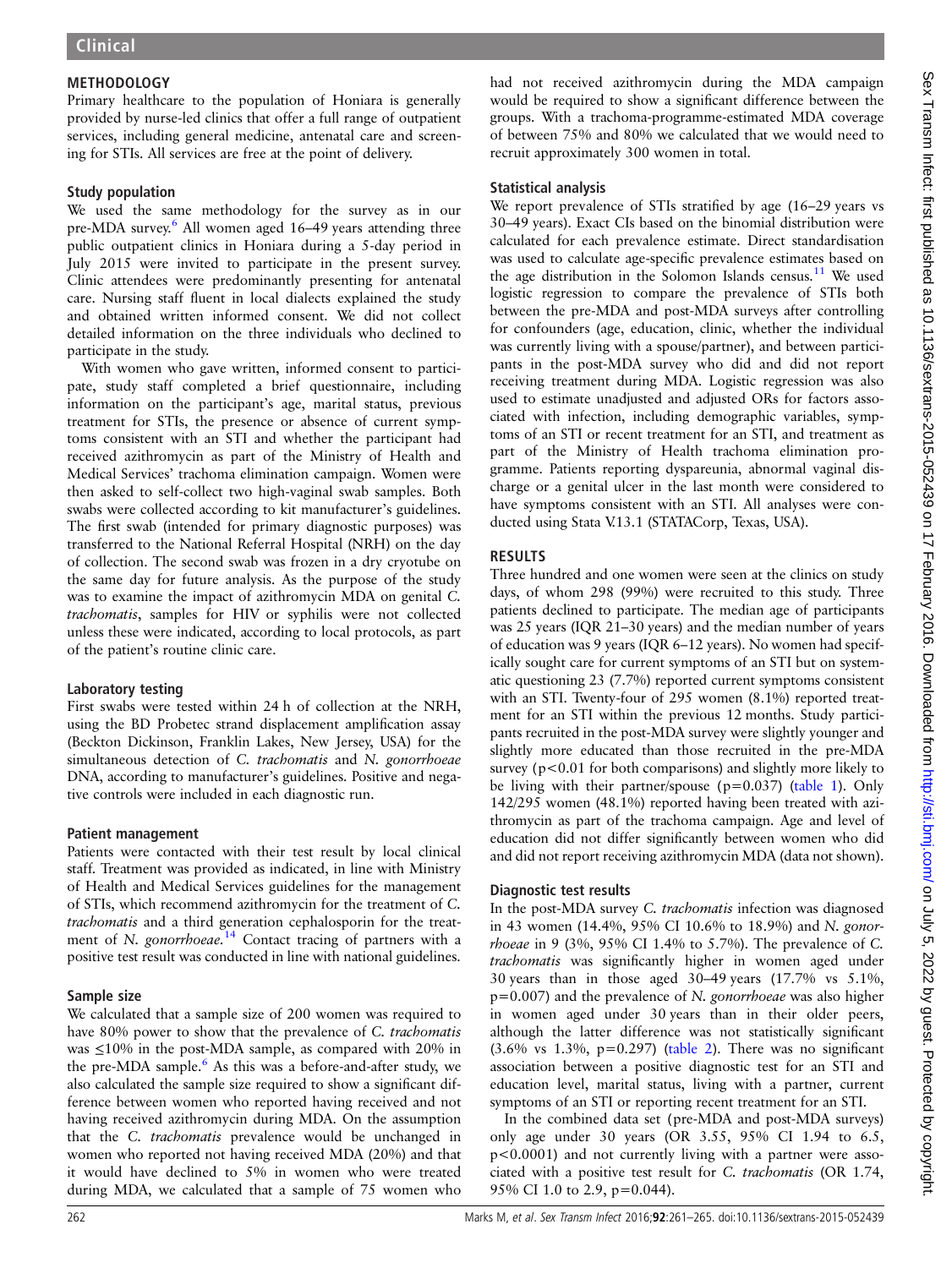<span id="page-2-0"></span>

|  | Table 1 Demographic characteristics of study participants |  |
|--|-----------------------------------------------------------|--|
|  |                                                           |  |

|                                              | Pre-MDA survey<br>n=296 | Post-MDA survey<br>n=298 |
|----------------------------------------------|-------------------------|--------------------------|
| Age (median and IQR) (years)                 | $28(23-33)$             | $25(21-30)$              |
| Formal education (median and<br>IQR) (years) | $8(5-11)$               | $9(6-12)$                |
| Ethnicity (%)                                |                         |                          |
| Melanesian                                   | 93.8                    | 89.5                     |
| Polynesian                                   | 3.8                     | 6.8                      |
| Micronesian                                  | 2.1                     | 2.0                      |
| Other                                        | 0.4                     | 1                        |
| Marital status (%)                           |                         |                          |
| Married                                      | 82.4                    | 78.4                     |
| Unmarried                                    | 17.6                    | 21.6                     |
| Currently living with spouse/<br>partner     | 88.8                    | 87.2                     |

## Impact of MDA on prevalence of bacterial STI

The unadjusted prevalence of C. trachomatis had not changed significantly from the pre-MDA survey (14.4% vs 20.3%,  $p=0.058$ ) (table 3). The age-adjusted prevalence estimate of C. trachomatis was 20.7% in the pre-MDA survey and 12.5% in the post-MDA survey ( $p=0.0073$ ) ([table 4](#page-3-0)). After adjusting for confounders women in the post-MDA survey were significantly less likely to have a positive test result for C. trachomatis compared with women in the pre-MDA survey (OR 0.52, 95% CI 0.32 to 0.85, p=0.009). Among study participants in the post-MDA survey, the prevalence of C. trachomatis was lower in those who reported receiving treatment during the MDA campaign, but this difference was not statistically significant (11.3% vs  $17.8\%$ ,  $p=0.12$ ).

Neither the unadjusted prevalence of N. gonorrhoeae (5.1% vs 3.0%, p=0.20) nor the age-adjusted prevalence (5.3% vs 3.1%, p=0.18) had changed significantly between the pre-MDA and post-MDA surveys, and this remained true after adjusting for confounders (OR 0.57, 95% CI 0.23 to 1.39, p=0.22) (tables 3 and [4\)](#page-3-0). In the post-MDA survey, the difference in the prevalence of N. gonorrhoeae between individuals who did and did not report receiving azithromycin during MDA was not statistically significant  $(4.9\% \text{ vs } 1.3\%, \text{p}=0.07)$ .

### **DISCUSSION**

#### Key results

In this study we found a 40% decrease in the prevalence of genital C. trachomatis infection among female clinic attenders 10 months after azithromycin MDA conducted for the purpose

| <b>Table 2</b> Prevalence of sexually transmitted infections by age |  |  |
|---------------------------------------------------------------------|--|--|
| group in post-MDA survey                                            |  |  |

|                                                   | Overall (n=298)                        | Age 16-29<br>years $(n=220)$            | Age 30-49<br>years $(n=78)$        |
|---------------------------------------------------|----------------------------------------|-----------------------------------------|------------------------------------|
| Chlamydia<br>trachomatis                          | $n=43$<br>14.4% (10.6%<br>to18.9%)     | $n = 39$<br>17.7% (12.9% to<br>$23.4\%$ | $n=4$<br>5.1% (1.4% to<br>$12.6\%$ |
| Neisseria<br>gonorrhoeae                          | $n=9$<br>3.0% (95% CI<br>1.4% to 5.7%) | $n=8$<br>3.6% (1.6% to<br>$7.0\%$       | $n=1$<br>1.3% (0.3% to<br>$6.9\%$  |
| <b>MADA</b> as a significant and as indicated and |                                        |                                         |                                    |

MDA, mass drug administration.

of trachoma elimination. Although the unadjusted decrease in prevalence of C. trachomatis was not statistically significant, women enrolled in the post-MDA survey were significantly younger than those in the pre-MDA survey and, after controlling for age, there was strong evidence of a significant decrease in the prevalence of genital C. trachomatis infection.

A single round of azithromycin MDA can have a profound and sustained impact on the prevalence of ocular C. trachomatis infection.[15 16](#page-4-0) Presumptive mass treatment of sex workers has been shown to reduce the prevalence of STIs among sex workers and their clients in the short term in several studies,  $17-19$  $17-19$  but only two published studies have measured its impact in the general population. Studies in Greenland in the 1960s demonstrated a significant impact on gonorrhoea among 15–30 year olds when MDA was combined with clinical examination, laboratory diag-nosis and contact tracing but not from MDA alonee.<sup>[20](#page-4-0)</sup> In the Rakai district of Uganda, five pairs of communities were randomised to receive MDA for either STIs or helminth infection every 10 months. $^{21}$  Treatment coverage was estimated to be between 70% and 80% at each treatment round. At the 20 month follow-up, the prevalence of both syphilis and trichomoniasis was significantly lower in the intervention arm. There was no significant difference between arms in the prevalence of C. trachomatis or N. gonorrhoeae at 20 months, although the prevalence of C. trachomatis fell significantly in the intervention arm from baseline (4.0%) to 20 months (2.4%,  $p<0.01$ ), having marginally increased in the control arm from 2.2% to 2.6% during the same period.<sup>[21](#page-4-0)</sup>

The significant decrease in C. trachomatis prevalence seen in this study 10 months after MDA is encouraging, and suggests that this may be a particularly useful strategy in island populations such as this, where population mobility is likely to be lower than in other settings. The extremely high prevalence of C. trachomatis at baseline, compared with most settings, may have increased our ability to detect a significant drop in the prevalence of infection. With data from only one post-MDA time point we cannot exclude the possibility that there was a more profound decrease in the prevalence of genital C. trachomatis immediately following MDA, but that this had begun to return to pretreatment levels by the time our impact assessment was conducted. More regular follow-up surveys post MDA should be considered in future studies to better explore the

|                          | Pre-MDA<br>survey<br>(n=296)<br>% (95%<br>CI) | Post-MDA survey<br>% (95% CI)               |                                                               |                                                                   |
|--------------------------|-----------------------------------------------|---------------------------------------------|---------------------------------------------------------------|-------------------------------------------------------------------|
|                          |                                               | Overall<br>(n=298)*                         | Reported<br>receiving<br>treatment<br>during MDA<br>$(n=142)$ | Reported not<br>receiving<br>treatment<br>during MDA<br>$(n=152)$ |
| Chlamydia<br>trachomatis | $n=60$<br>20.3%<br>(15.9% t<br>$25.4\%$       | $n=43$<br>14.4%<br>$(10.6\%$ to<br>$18.9\%$ | $n = 16$<br>11.3% (6.6% to<br>$17.7\%$                        | $n=27$<br>17.8% (12.0%<br>to 24.8%)                               |
| Neisseria<br>gonorrhoeae | $n = 15$<br>5.1% (2.9%)<br>to $8.2\%$ )       | $n=9$<br>3.0%<br>$(1.4%$ to<br>$5.7\%$      | $n=7$<br>4.9% (2.0% to<br>$9.9\%$                             | $n=2$<br>1.3% (0.16% to<br>$4.7\%$                                |

Table 3 Prevalence of sexually transmitted infections in the

not. MDA, mass drug administration.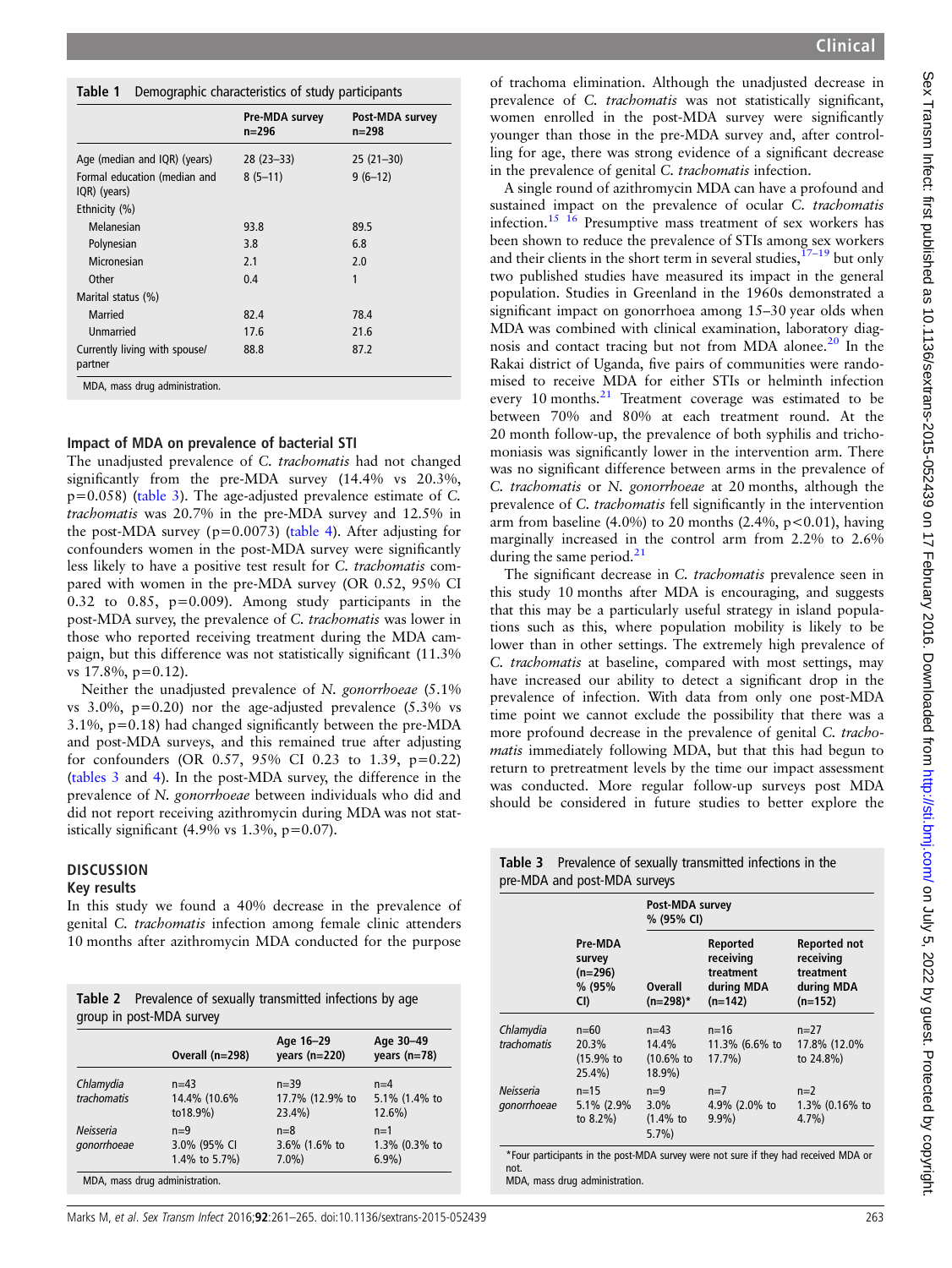<span id="page-3-0"></span>

| Age-adjusted prevalence of sexually transmitted infections in the pre-MDA and post-MDA surveys<br>Table 4 |                        |                       |                                                   |                                                |  |
|-----------------------------------------------------------------------------------------------------------|------------------------|-----------------------|---------------------------------------------------|------------------------------------------------|--|
|                                                                                                           |                        |                       | Post-MDA survey % (95% CI)                        |                                                |  |
|                                                                                                           | Pre-MDA survey         | Overall               | <b>Reported receiving</b><br>treatment during MDA | Reported not receiving<br>treatment during MDA |  |
| Chlamydia trachomatis                                                                                     | 20.7% (12.8% to 29.9%) | 12.5% (7.7% to 21.4%) | 10.6% (4.3% to 25.2%)                             | 14.8% (8.5% to 28.7%)                          |  |
| Neisseria gonorrhoeae                                                                                     | 5.2% (1.8% to 12.1%)   | 3.1% (0.8% to 10.0%)  | 1.1% (1.3% to 18.5%)                              | 5.4% (0.3% to 11.4%)                           |  |
| MDA macc drug adminictration                                                                              |                        |                       |                                                   |                                                |  |

MDA, mass drug administration.

impact of the intervention. If a significant effect is confirmed, it will be important to explore the idea that the optimal MDA frequency for control of genital C. trachomatis could differ from the annual rounds recommended for trachoma elimination.

### Limitations

Although the impact on the prevalence of genital C. trachomatis is encouraging, MDA with azithromycin might potentially induce antimicrobial resistance in other organisms including N. gonorrhoeae and Mycoplasma genitalium.<sup>[22](#page-4-0)</sup> Unfortunately laboratory facilities to perform gonococcal culture or testing for M. genitalium are not available in the Solomon Islands. Future work, using additional molecular diagnostics not available in the country, is planned using the duplicate swabs collected from study participants during this study, which may allow a preliminary exploration of these questions.

Our study has some weaknesses, the most notable of which is the convenience sampling method. To fully assess the impact of an azithromycin MDA round, a random population sampling design would provide additional useful data. In the Solomon Islands, however, discussion of sexual behaviours remains relatively taboo, and random sampling for a sexual health survey would be unlikely to produce a representative group of study participants. A convenience sample has been used in each of the three previous surveys conducted here. Although the current report describes the 'after' component of a before-and-after study, the previous three surveys suggested a steady increase in the prevalence of genital C. *trachomatis* infection among female clinic attenders, from 8% in 2004 to 16% in 2008, rising again to 20% in 2014.[10 23](#page-4-0) Our post-MDA study is the first to show a downward step, which may be taken as further evidence supporting the veracity of the effect we report. Although we cannot exclude a secular trend between our pre-MDA and post-MDA surveys, it seems unlikely that these would account for the significant decrease in the prevalence of genital C. trachomatis that we observed.

Second, we lacked an objective measure of treatment uptake during the MDA campaign, so relied on patient report, which is likely to be subject to recall bias. $24$  Unfortunately it was not possible to identify study participants within the routine treatment records produced during MDA. We also lacked information on whether patients' regular sexual partner(s) had been treated during the MDA campaign, which may partially confound our findings.

### Interpretation

STIs remain a major public health problem in the Pacific, and improved strategies for dealing with this ongoing epidemic are required. The reduction in prevalence of genital C. trachomatis infection following MDA for trachoma seen in this study suggests that azithromycin MDA may be one such strategy. Current approaches to syndromic management miss many cases of bacterial STIs.[25](#page-4-0) Other suggested population-based interventions

include attempts to increase the coverage of screening for C. trachomatis and behavioural interventions to reduce high-risk sexual behaviour, but these are complex and expensive programmes, which have had variable success in reducing the prevalence of STIs. $26 27$  Azithromycin MDA is a well established and safe intervention which has been successfully conducted in a wide range of settings.<sup>[13 28](#page-4-0)</sup> Prospective evaluations of community mass treatment strategies specifically targeting sexually transmitted C. trachomatis should be undertaken.

## Key messages

- ▶ Bacterial sexually transmitted infections (STIs) are common among female clinic attenders in the Solomon Islands.
- $\triangleright$  There was a 40% reduction in the prevalence of genital Chlamydia infection among this population following a single round of mass treatment with azithromycin.
- ▸ Future studies to assess whether community mass treatment may be a viable strategy to control the epidemic of STIs in the Pacific should be performed.

#### Handling editor Jackie A Cassell

Contributors MM and RB conceived of the study, drafted the protocol, carried out the analysis and wrote the first draft of the manuscript. HK, OS, HT, AWS, DCM conceived of the study, contributed to protocol development, and revised the manuscript. RP performed laboratory work and analysed data.

Funding This work was supported by a grant from the Royal Society of Tropical Medicine & Hygiene grant to MM. The pre-MDA survey was funded by a grant from the Chadwick Trust, UK to MM. MM is supported by a Wellcome Trust Clinical Research Fellowship (WT 102807), and AWS and RB by a Wellcome Trust Intermediate Clinical Fellowship to AWS (WT 098521). The funding bodies had no role in the design, performance or analysis of the study.

Competing interests None declared.

Patient consent Obtained.

Ethics approval The study was approved by the National Health Research Ethics Committee in the Solomon Islands (HRC 14/15) and the ethics committee of the London School of Hygiene & Tropical Medicine in the UK (LSHTM 6496).

Provenance and peer review Not commissioned; externally peer reviewed.

Data sharing statement Anonymised data are available on request from the corresponding author.

**Open Access** This is an Open Access article distributed in accordance with the terms of the Creative Commons Attribution (CC BY 4.0) license, which permits others to distribute, remix, adapt and build upon this work, for commercial use, provided the original work is properly cited. See: http://creativecommons.org/ licenses/by/4.0/

### REFERENCES

1 World Health Organization. Global incidence and prevalence of selected curable sexually transmitted infections—2008. 2012. [http://www.who.int/](http://www.who.int/reproductivehealth/publications/rtis/stisestimates/en/) [reproductivehealth/publications/rtis/stisestimates/en/](http://www.who.int/reproductivehealth/publications/rtis/stisestimates/en/) (accessed 23 Jan 2016).